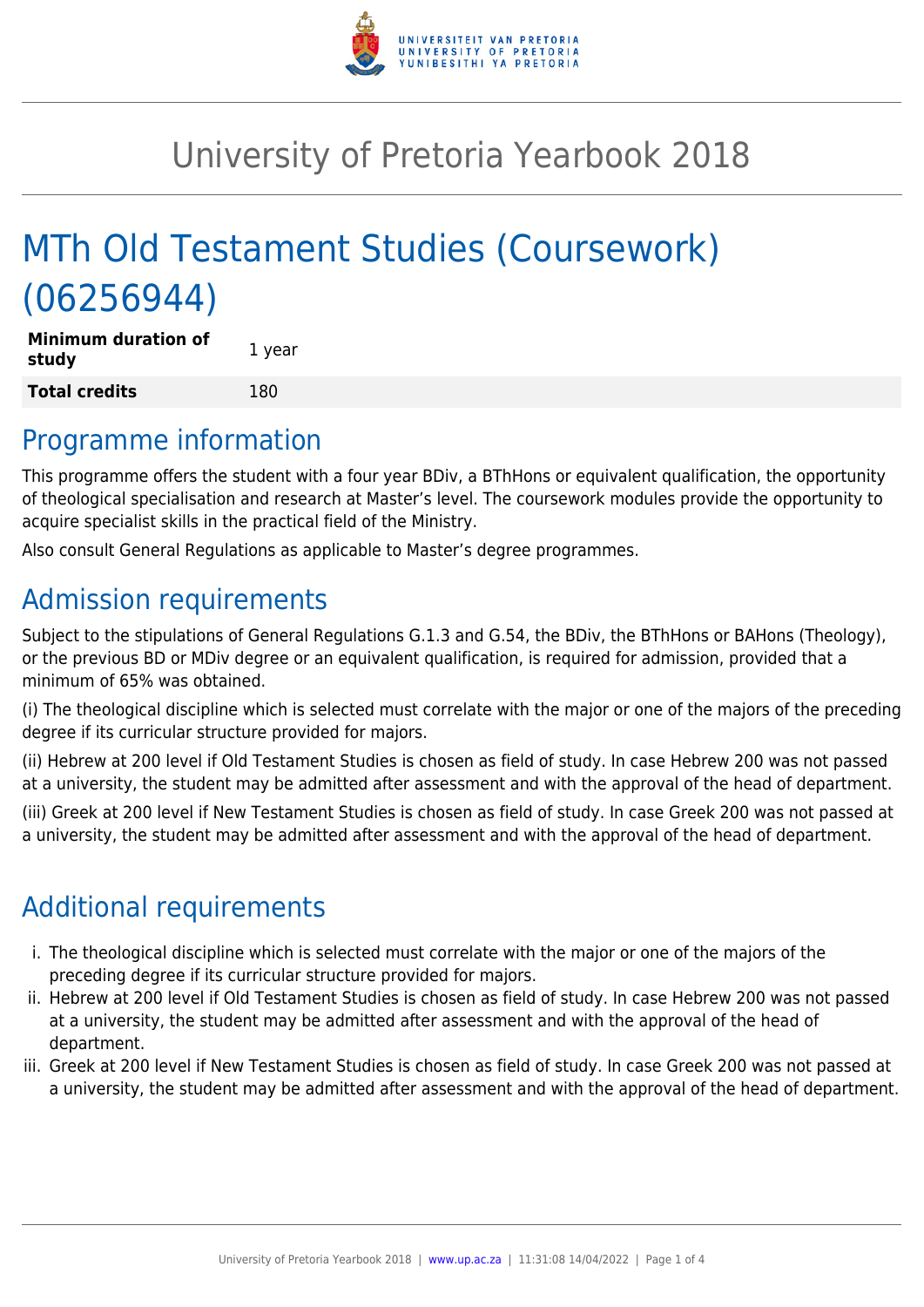

# Examinations and pass requirements

A subminimum of 50% is required in the examination. At least 50% is required as a pass mark for the minidissertation or dissertation.

The stipulations of G.39.11 regarding pass requirements for dissertations apply with the necessary changes to mini-dissertations.

Mini-dissertations are evaluated and examined in accordance with the stipulations set out in a study guide, which is available on request from the various departments.

#### **Examination regulations applicable to all master's degrees in the faculty**

A master's degree is conferred on a student by virtue of an examination, or an examination and a dissertation, or an examination and a mini-dissertation, or a dissertation. Examinations may be written and/or oral. A percentage mark is given provided that the passmark is at least 50% and at least 75% as a pass with distinction.

## Research information

#### **Seminar work and mini-dissertation**

In the case of seminar work and a mini-dissertation, the proposed title must be submitted for approval to the Research Committee via the Supervisor and the Head of department before a student may commence with the writing of the mini-dissertation.

#### **Article for publication**

Unless Senate, on the recommendation of the supervisor, decides otherwise, a student, before or on submission of a dissertation, must submit at least one draft article for publication in a recognized academic journal and in the case of a thesis, must submit proof of submission of an article issued by an accredited journal, to the Head: Student Administration.

The draft or submitted article, as the case may be, should be based on the research that the student has conducted for the dissertation/thesis and be approved by the supervisor if the supervisor is not a co-author. The supervisor shall be responsible for ensuring that the paper is taken through all the processes of revision and resubmission, as may be necessary. Conferment of the degree may be made subject to compliance with the stipulations of this regulation.

### Pass with distinction

In order to pass with distinction, a weighted average (GPA) of at least 75% in the examination of the coursework and 75% for the mini-dissertation must be obtained.

### General information

#### **Registration for postgraduate programmes**

#### **1. Concurrent registration for a second postgraduate programme**

No student is allowed to register for more than one postgraduate programme concurrently, except where the student's academic record warrants it and with the Dean's approval. Continuation of study for the second postgraduate programme will be subject to favourable progress reported by the heads of department in the Faculty of Theology. However, no student will be allowed to participate in examinations for a second postgraduate programme in another faculty during the examinations of the Faculty of Theology.

#### **2. Renewal of registration**

Students of the University are registered for one year of study. After an academic year has expired, students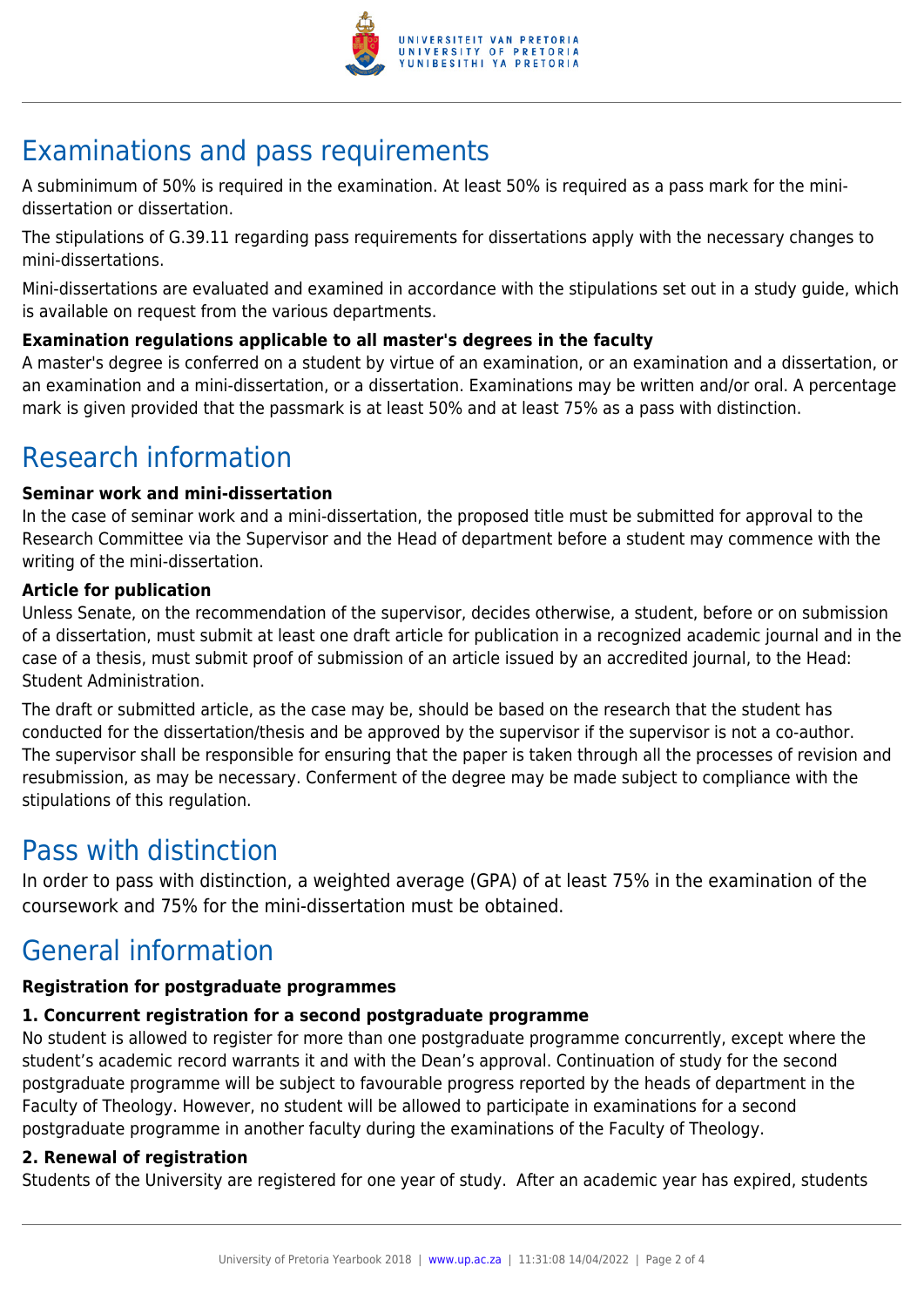

wishing to continue their studies at the University must renew their registration and pay such fees for renewal of registration as prescribed.

No interruption may occur in a postgraduate student's registration for a postgraduate study programme. Should a student interrupt his/her studies, such a student will upon re-registration be liable for the full fees applicable to the degree programme.

If a student interrupts registration for the postgraduate programme and it is not renewed within four years of the first registration, the credits obtained will no longer be valid. The student should repeat the modules already passed.

A student for an honours degree must complete his or her studies within two years. Under special circumstances, the Dean, on the recommendation of the head of department, may give approval for a limited fixed extension of this period.

A master's degree is conferred on a student only if at least one year has expired after obtaining the qualifications required for master's study.

A doctorate is conferred on a student only if at least 12 months since registration for the doctorate at this University have expired. Subject to other faculty regulations, a student for a doctorate must complete his or her studies within three years after first registering for the degree. Under special circumstances, the Dean, on the recommendation of the head of department, may give approval for a limited fixed extension of this period.